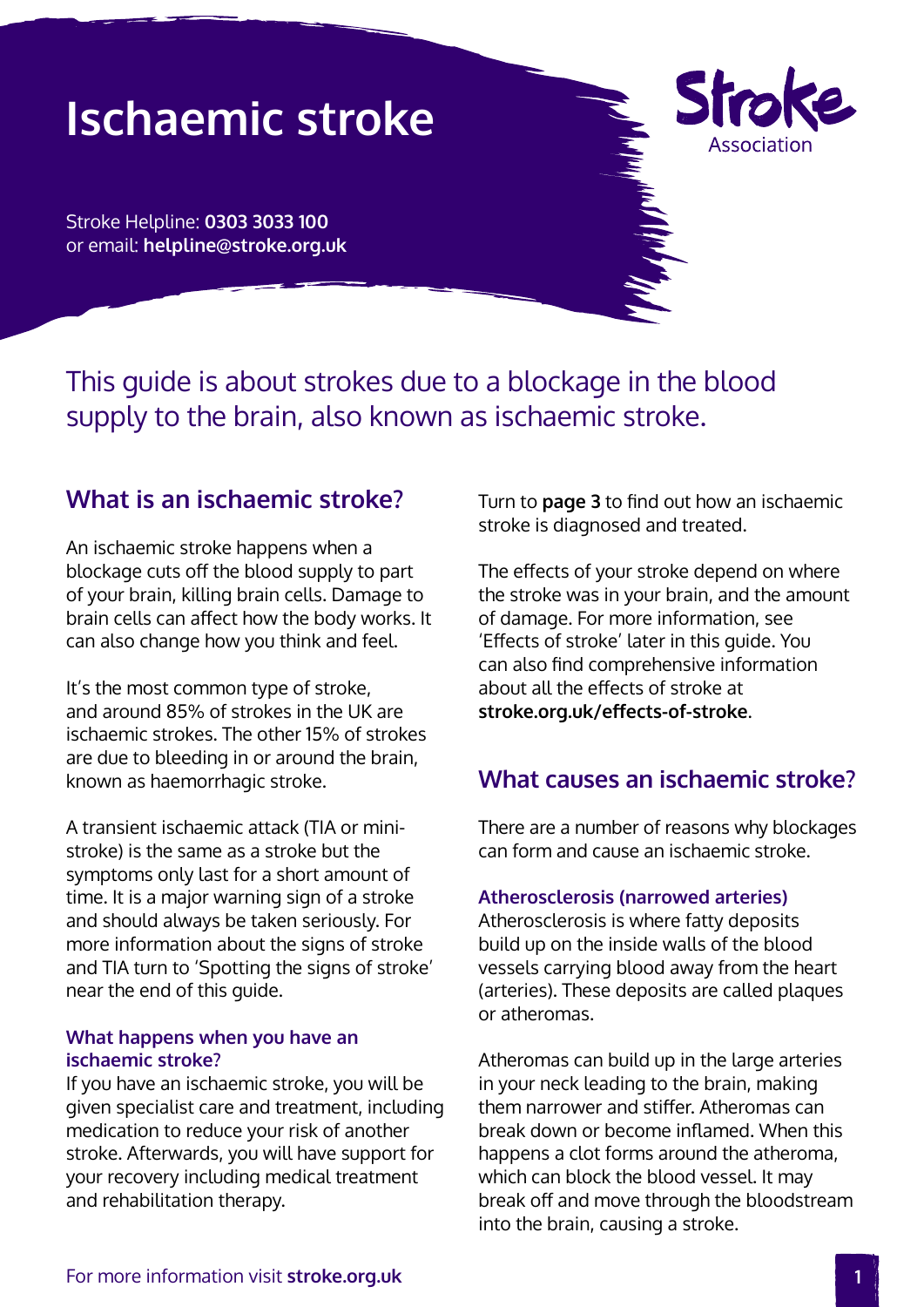### **What causes atherosclerosis?**

Some things can make you more likely to have a build-up of fatty materials in your blood vessels. These include:

- **•** Medical conditions including high blood pressure, high cholesterol and diabetes.
- **•** Lifestyle factors such as smoking and being overweight.

After a stroke, you should get advice about treating your medical conditions, and making healthy lifestyle changes. For more information about things you can do to stay healthy after a stroke, visit **[stroke.org.uk/reduce-your-risk](http://www.stroke.org.uk/reduce-your-risk)**.

### **Small vessel disease**

Small vessel disease means having damage to the tiny blood vessels deep inside the brain. The blood vessels become narrowed which reduces blood flow, and makes a stroke more likely. It can also lead to many small strokes, as well as increasing the risk of bleeding in the brain.

Small vessel disease can be diagnosed on a brain scan, where it looks like scars in the brain structure. It can affect your thinking ability and your mood, and it's linked to cognitive decline and dementia.

### **What causes small vessel disease?**

High blood pressure is a common cause of small vessel disease. If you have high blood pressure, you will be offered treatment and advice for healthy lifestyle changes you can make to reduce your blood pressure. Read more at **[stroke.org.uk/high-blood-pressure](http://www.stroke.org.uk/high-blood-pressure)**.

### **Heart conditions**

#### **Atrial fibrillation (irregular heartbeat)**

Atrial fibrillation (AF) means your heartbeat is irregular and may be abnormally fast. Because the heart doesn't empty itself of blood at each heartbeat, a clot can form in the blood left behind. If this clot travels through the bloodstream to the brain, it causes a stroke.

AF often has no symptoms, but it can cause palpitations (feeling as if your heart is racing or skipping a beat). For more information about symptoms and diagnosing AF visit **[stroke.org.uk/atrial-fibrillation](http://www.stroke.org.uk/atrial-fibrillation)**.

### **Patent foramen ovale (PFO, or hole in the heart)**

All babies in the womb have an opening between the right and left side of their heart, known as the 'foramen ovale'. This gap is needed while the baby is connected to the mother's blood supply. After birth, the baby's blood circulation changes, and this gap usually closes up.

However, in as many as one in four people, the gap stays open. This is known as a 'patent' (open) foramen ovale, or PFO. It's sometimes referred to as a 'hole in the heart'.

A PFO may be a risk for stroke if a blood clot forms in the heart and travels up to the brain. PFO does not always cause problems, and may not need to be treated.

In children, surgery is sometimes be used to close the PFO. If you have a stroke, you will be assessed to decide if a PFO could have been a reason for your stroke, and what treatment you need. Treatment options include blood thinning medication to reduce the risk of clots, or surgery to close the PFO. Your doctor will talk to you about the best treatment for you.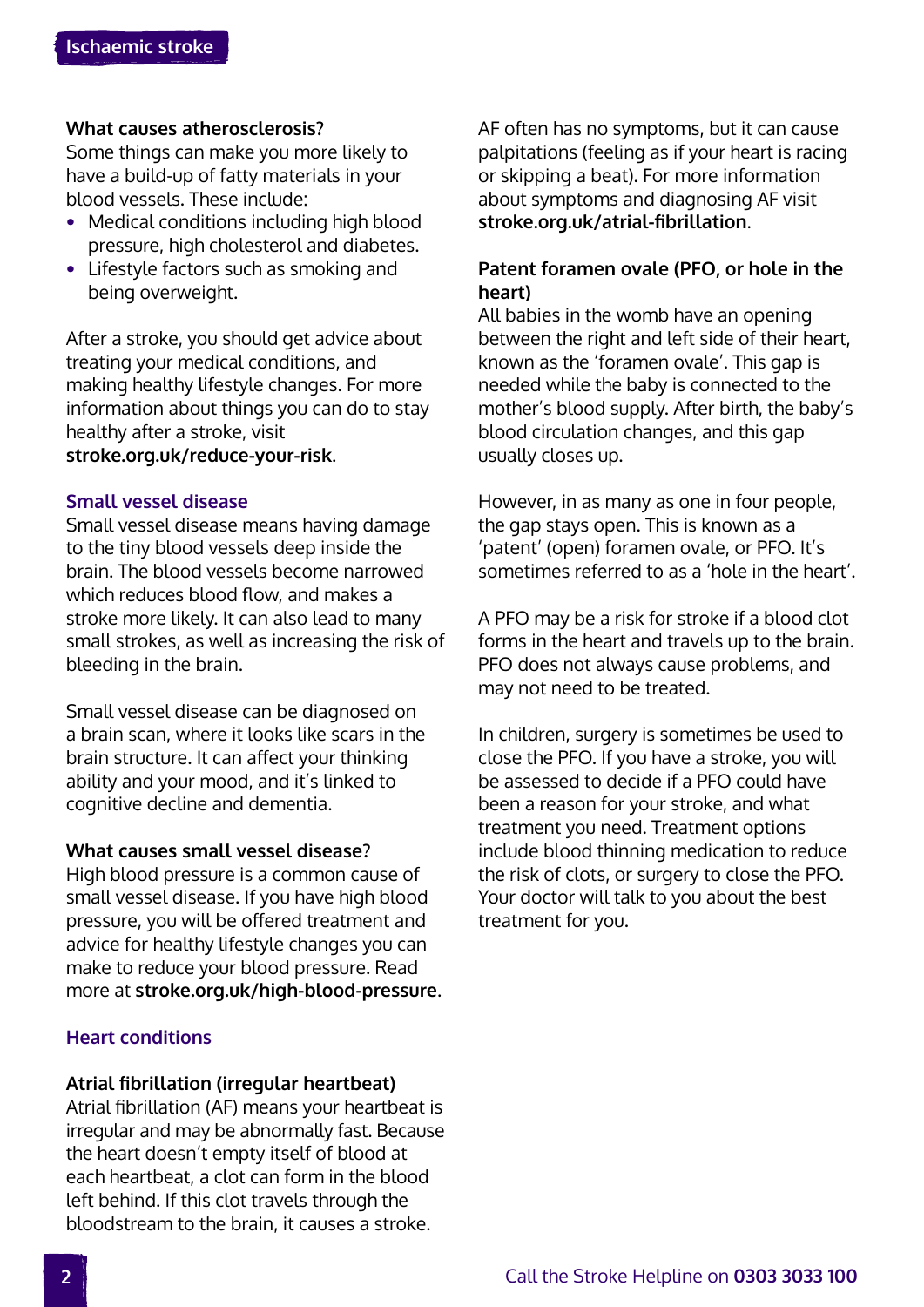### <span id="page-2-0"></span>**Other heart conditions**

Other heart problems, such as a recent heart attack or a mechanical heart valve, can also make a stroke more likely.

### **Arterial dissection (damage to the artery)**

Arterial dissection is when the lining of an artery (a blood vessel leading away from the heart) gets torn. It can happen after an injury, but it can also happen with no obvious cause. Blood builds up in the damaged area, and a clot can form. If this clot restricts the flow of blood to your brain, or moves up into your brain, it can cause a stroke.

### **Other causes**

Sometimes stroke can be associated with other health conditions such as inherited blood clotting disorders or heart infections. Your medical team will investigate these too.

# **How is an ischaemic stroke diagnosed?**

If someone has any signs of a stroke, it's time to call **999** immediately. Turn to **[page 9](#page-8-0)** to find out more about the signs of stroke.

Ambulance paramedics are trained in stroke. They assess the person and take them to the right type of hospital for the treatment they need. This could be a hospital with a specialist stroke unit or a hyper-acute stroke unit. A stroke unit has an inter-disciplinary team of trained professionals who are experienced in stroke care.

The important thing when a stroke happens is time. The faster someone can get to a specialist stroke unit, the better their chances of reducing damage to the brain.

Once you're admitted to hospital, you have tests and checks to confirm if you have had a stroke, and what type of stroke it is.

### **Brain scan**

If you have a suspected stroke, a brain scan should be carried out urgently, and if possible within one hour. A brain scan can help doctors decide if you are suitable for an emergency treatment such as clot-busting treatment (thrombolysis) and mechanical clot removal (thrombectomy).

A computed tomography (CT) scan or a magnetic resonance imaging (MRI) scan is used to produce pictures of your brain. Doctors use scans to rule out other causes of your symptoms, and see how much of your brain has been affected. It also helps them decide how best to treat you, as treatments are different depending on the cause and timing of your stroke.

Some types of scan involve an injection to highlight the blood vessels of the neck and brain more clearly, known as computed tomography angiography (CTA) or magnetic resonance angiography (MRA).

### **Other checks and tests**

Your blood pressure is checked, and you have blood tests for health conditions linked to stroke, such as diabetes and high cholesterol.

You may have other tests to check for conditions that could have contributed to your stroke. These include an electrocardiogram (ECG), which checks for an irregular heartbeat, or a Doppler ultrasound scan to check for narrowing of the blood vessels in your neck.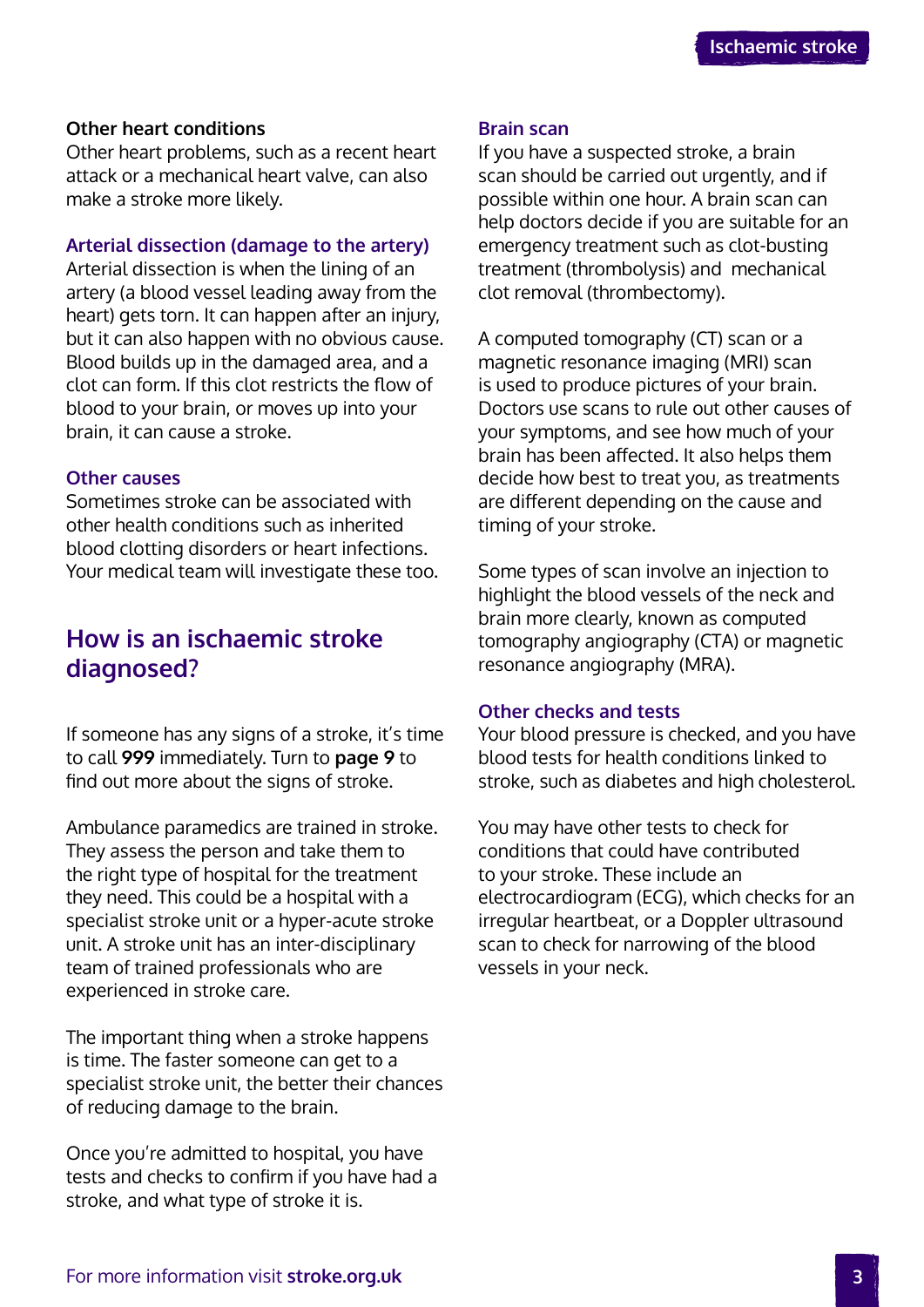# **How is an ischaemic stroke treated?**

The main treatments aiming to break up or remove clots from the brain are usually only available within a few hours of a stroke. But there is also a range of other types of care, including medication to reduce your blood pressure and reduce your risk of another stroke. You will be monitored for signs of complications and given any treatment you need. You will be assessed to find out how the stroke has affected you, and what help you need with your recovery.

# **Treatments to break up or remove clots**

The two ways of treating clots in the brain are:

- **•** Thrombolysis (clot-busting medication)
- **•** Thrombectomy (mechanical clot removal)

### **Thrombolysis (clot-busting treatment)**

Thrombolysis uses a clot-busting medicine to break up clots in the brain. This helps to save more of the brain by allowing blood to return to the brain cells more quickly. Fewer brain cells die, and the impact of the stroke can be reduced.

Thrombolysis needs to be given within four and a half hours of stroke symptoms starting. In some circumstances doctors may decide that it could still be of benefit beyond four and a half hours.

### **Who can have thrombolysis?**

This treatment is only suitable in around 12% of strokes, as there are guidelines for who can and can't have it, to make sure it's safe and effective.

To have thrombolysis, the person needs to reach hospital within the time limits for treatment (usually four and a half hours after symptoms begin). If they don't know when symptoms began, perhaps because the stroke happened while they were asleep, this may rule out thrombolysis.

Other reasons why thrombolysis can't be given include:

- **•** Your stroke was due to bleeding in the brain, not a clot.
- **•** Your stroke is very mild.
- **•** You have a bleeding disorder.
- **•** You have recently had brain surgery.
- **•** You have had another stroke or head injury within the past three months.
- **•** Your current medication is not compatible with the clot-busting medication (alteplase).

If you are able to have thrombolysis, your medical team will explain the treatment to you. You do not have to sign any paperwork – a verbal agreement is enough. If you are unable to give your consent, either because of the effects of your stroke or another reason, the medical team will seek permission from your next of kin or another family member.

Time is critical so if it isn't immediately possible to talk to your family, the medical staff will make the decision based on what they feel is in your best interests.

### **How it works**

Thrombolysis uses a drug called alteplase, or recombinant tissue plasminogen activator (rt-PA). You are given alteplase through a small tube into a vein in your arm. During this procedure, which takes around one hour, the medical team will closely monitor your blood pressure, body temperature, breathing and blood sugar levels to ensure that they remain stable.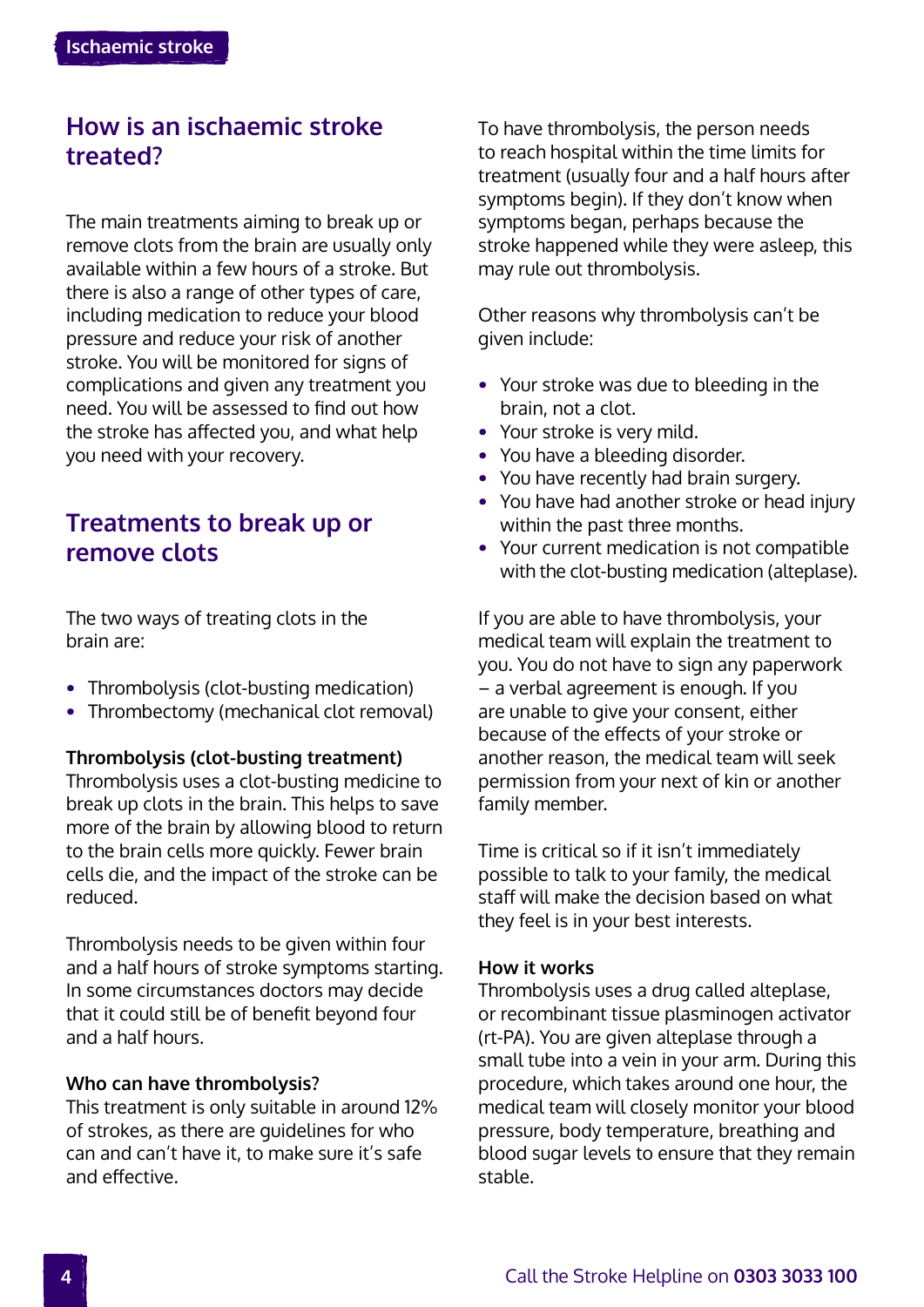### **Risks of thrombolysis**

Despite its benefits, there is a risk that thrombolysis can cause bleeding in the brain. Within seven days of having thrombolysis, about one in 25 people treated will have bleeding in the brain, and this can be fatal in about one in 40 cases.

Doctors carefully balance the risk to the patient against the potential benefit of the treatment. So someone may not be eligible for thrombolysis if they have conditions like internal bleeding or head injury, an aneurysm or uncontrolled high blood pressure.

### **Thrombectomy (clot removal)**

Thrombectomy involves pulling the blood clot out of your brain using a clot retrieval device. This is done by inserting a wire into a blood vessel in your groin, moving it up to your brain, and pulling the blood clot out.

Like thrombolysis, thrombectomy can help reduce brain damage by restoring blood flow in the brain. This means that fewer brain cells die, lowering the chance of serious disability.

This procedure can be given to around 10% of people with ischaemic stroke. It is only used when the clot is in a large blood vessel in the brain. It should be carried out as soon as possible after the stroke and within six hours at the latest. However it can be done up to 24 hours after the stroke, if doctors think it will benefit the person. It's often used in combination with thrombolysis (clot-busting medication).

### **What happens if the clot is not treated?**

Clot removal and clot-busting treatment are effective at reducing disability after stroke, but only around 10-15% of people are able to have them. These treatments are given on top of the standard stroke care, which includes tests, medication and therapy.

Without removal or clot-busting treatment, the blood clot usually breaks up naturally within a few days or weeks. You are assessed to find out how the stroke is affecting you. You will be supported to recover by specialist doctors, nurses and therapists working in a team to give you expert care. You will also be given treatments to reduce your risk of another stroke, such as bloodthinning medications and pills for high blood pressure.

### **Surgery: decompressive hemicraniectomy**

When the brain is injured the tissues can swell, just like a bruise. If there is a lot of swelling, it can put pressure on other areas of your brain, causing further damage.

In a very small number of cases an operation may be needed to relieve pressure on your brain. A decompressive hemicraniectomy involves opening up a section of your skull to allow the brain to swell outwards and relieve some of the pressure.

# **Treatments to reduce the risk of another stroke**

### **Medication**

Most people who have an ischaemic stroke will be given blood–thinning medication to help prevent clots from forming. For most people this will be a daily dose of aspirin followed by clopidogrel. If you receive thrombolysis, you normally have to wait at least 24 hours before you can begin taking aspirin.

### **How long will I need to take blood thinning medication?**

Most people will need to take blood-thinning medication for life. There are two main types of blood-thinning medication, known as antiplatelets and anticoagulants. Many people need antiplatelets such as aspirin and clopidogrel.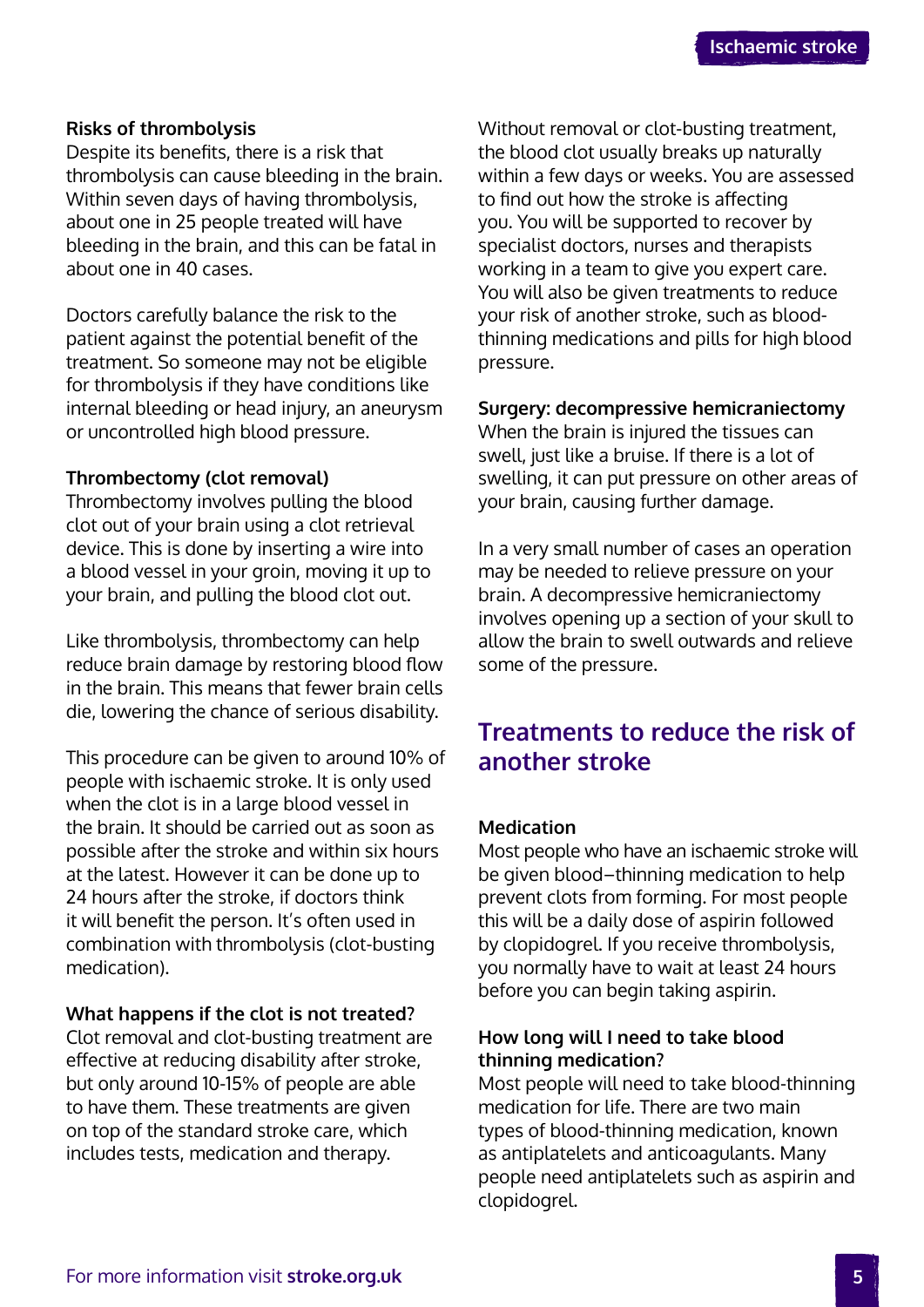People with heart conditions like atrial fibrillation are more likely to have an anticoagulant such apixaban, dabigatran, edoxaban, rivaroxaban or warfarin. Find out more about blood-thinning medications at **[stroke.org.uk/blood-thinning](http://www.stroke.org.uk/blood-thinning)**.

### **Surgery for narrowed arteries in the neck (carotid artery disease)**

Around 15% of ischaemic strokes are due to narrowed arteries in the neck, known as carotid artery disease. This is diagnosed using specialist ultrasound scans of your neck. Carotid artery disease is due to atherosclerosis, the build-up of fatty materials in your arteries.

Carotid artery disease is sometimes treated using a surgical procedure. This means either removing the artery lining, or inserting a mesh cylinder (stent) to keep the artery open. You'll be assessed to decide on the best treatment to help reduce your risk of a stroke, which might include medication instead of surgery.

For more information, read our guide 'Carotid artery disease' or visit **[stroke.org.uk/carotid-artery-disease](http://www.stroke.org.uk/carotid-artery-disease)**.

### **Your care in the first 24 hours after a stroke**

The team on the stroke unit continue to monitor you closely for at least 24 hours to ensure you remain stable. You should have a swallowing test within four hours of being in hospital, to make sure it's safe for you to eat and drink, or take medicine by mouth.

You may see some signs of recovery from your stroke early on, but if you're still showing lasting effects after 24 hours, you will have a full assessment with all the professionals on the stroke team. The team can include physiotherapist, speech and language therapist, occupational therapist, dietitian, orthoptist and a psychologist.

After 24 hours, you will be supported to get up, or walk around if it is safe for you to do so. If you're not able to move about very much, the way you are positioned is very important to help you avoid problems with breathing, chest infections (pneumonia), shoulder pain or pressure sores. The members of your stroke team should work with you to find the best position for you to sit or lie down, and help you to move at regular intervals.

As soon as you are well enough, your doctor should talk to you about what may have caused your stroke and things you can do to reduce the risk of it happening again. This could mean taking medication, or making changes to your lifestyle, or both.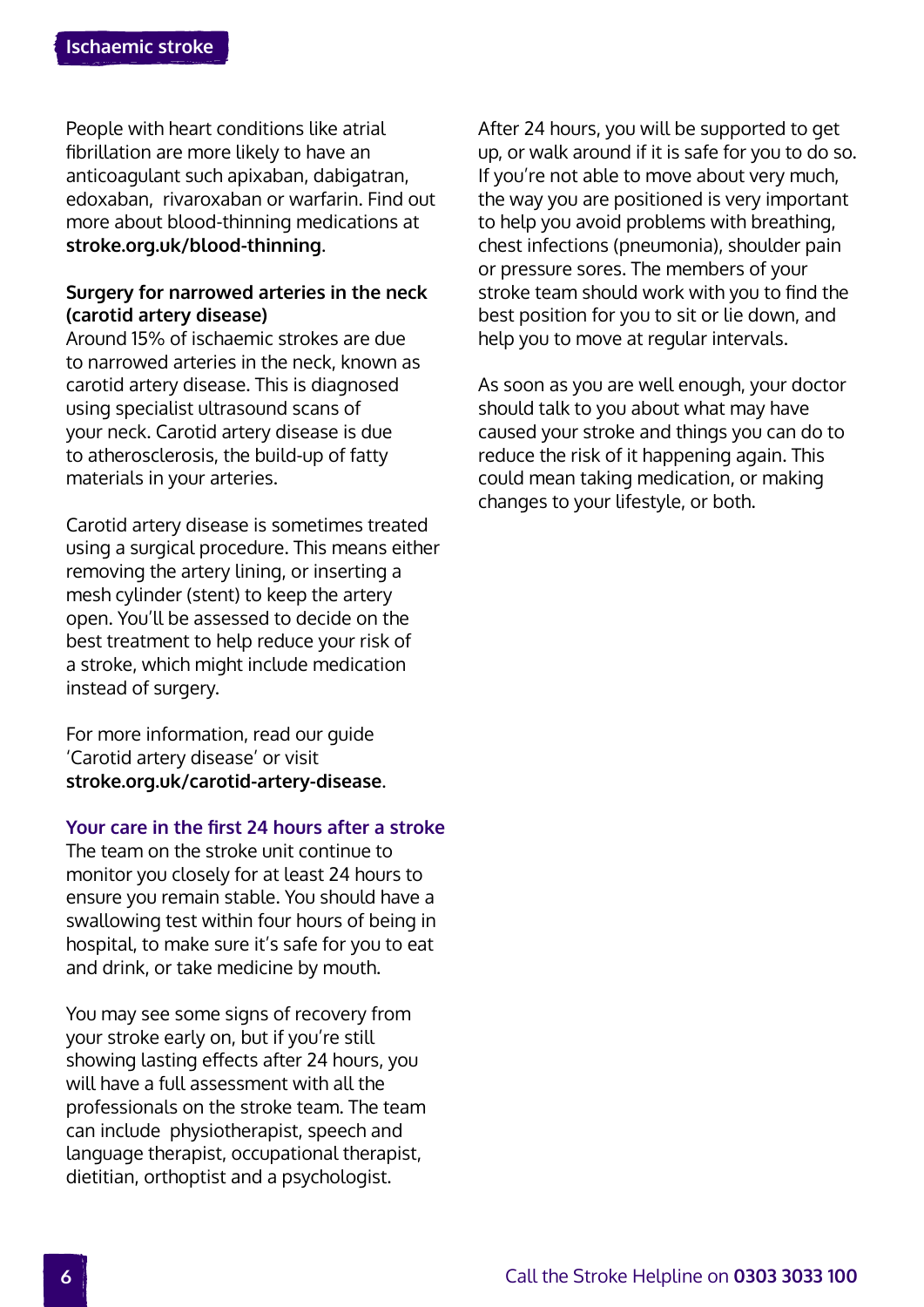# **What effects can a stroke have?**

The effects of stroke depend on the size and location of the damaged area in your brain. For some people the effects of a stroke may be relatively minor and may not last long, while others may be left with long-term effects or a disability.

The effects of stroke include:

- **•** Movement and balance problems
- **•** Communication problems
- **•** Problems with memory, concentration and thinking (cognition).
- **•** Problems with vision.
- **•** Problems with swallowing.
- **•** Continence problems.
- **•** Fatigue.

You can read more about all the effects of stroke in our guide 'Next steps after a stroke' or visit **[stroke.org.uk/effects-of-stroke](http://www.stroke.org.uk/effects-of-stroke)**.

### **Emotional changes**

Stroke can have a powerful emotional effect on you and the people around you. Many people have emotional changes after a stroke, including anxiety and depression. A stroke can change how people see themselves. Stroke usually comes as a big shock, and many people say they have lost some of their confidence.

Help is available with emotional problems, so if you feel low or anxious, or think you may be depressed, visit your GP.

### **Will I be able to make a full recovery?**

Everyone recovers differently. Some people recover fully. Other people will have health problems or a disability. The fastest recovery takes place in the first few months. After that progress can be slower, but people can continue to improve for months or years after a stroke.

### **Rehabilitation**

You should receive rehabilitation soon after your stroke. It may begin in hospital and should carry on at home if you need it. Rehabilitation is part of your recovery. It means trying to restore function to as near normal as possible, and helping you adapt to disability.

During rehabilitation, the therapist assesses you and designs treatment tailored to your needs. Depending on the type of therapy, you may have exercises to practise. You may work towards building up stamina, or learn new ways of doing things.

### **Neuroplasticity**

Although brain cells that have been severely damaged or have died can't grow back, the brain can re-wire itself, allowing you to relearn things like walking, speech and swallowing. This is called neuroplasticity. Neuroplasticity is the process that happens in the brain when you do rehabilitation therapy. By repeating the therapy activities, your brain starts to form new connections, allowing you to improve.



**1.** Signals go from one cell to another, forming a connection in the brain.



**2.** When a stroke kills brain cells, it damages the connection.



**3.** Brain cells can sometimes form new connections, and start sending signals again.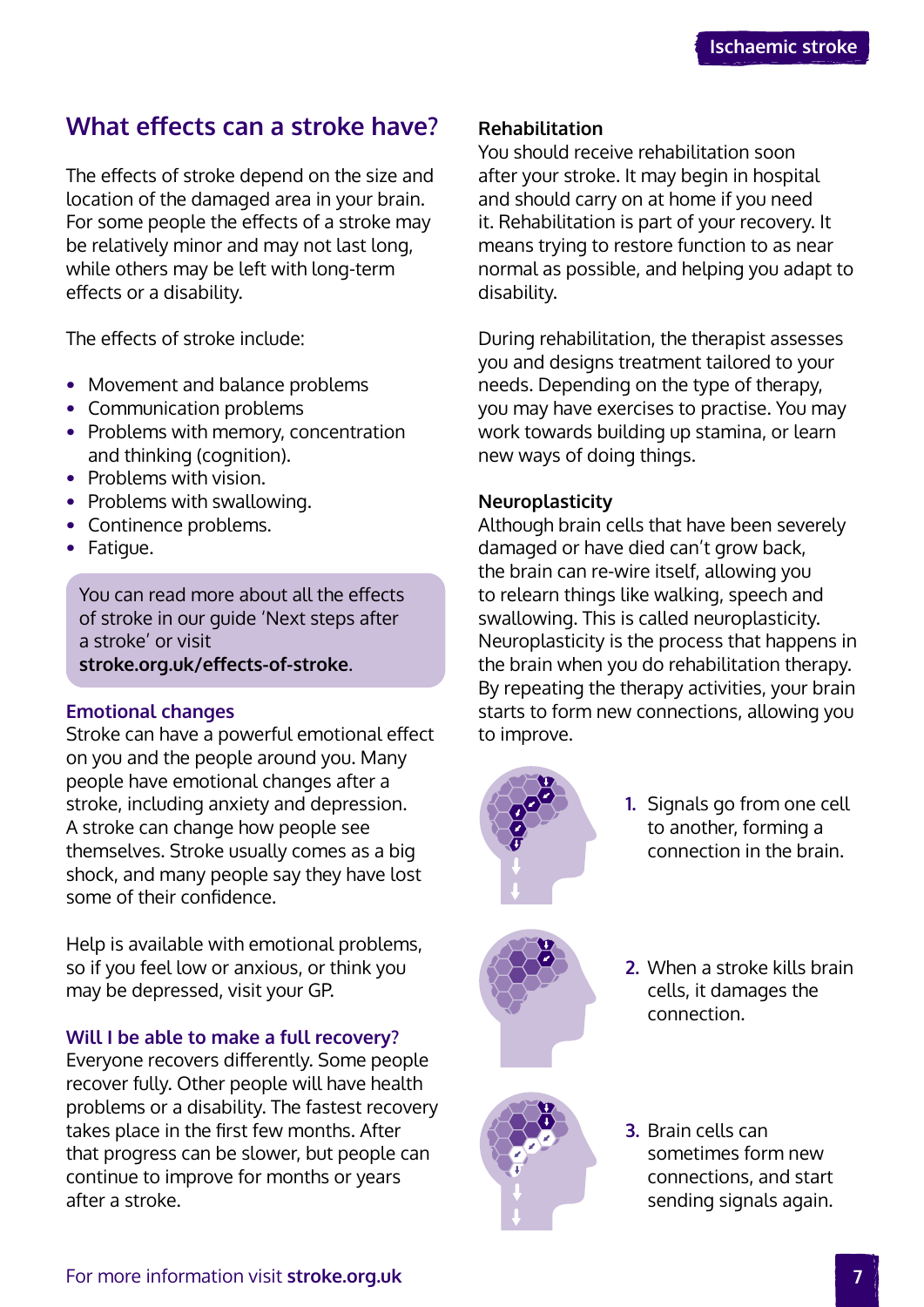# **Support after leaving hospital**

When you are able to leave hospital, the discharge process should ensure that you get all the support you need. You and your family will be involved in planning your discharge. The discharge plan covers:

- **•** Rehabilitation.
- **•** Medical treatment.
- **•** Care at home.
- **•** Equipment you may need.
- **•** Follow-up.

### **Early supported discharge**

Some people can leave hospital soon after a stroke and have their treatment and therapy at home. You need to be able to move from a bed to a chair, and have a safe home environment to go to.

### **Post-stroke review**

Around six months after you leave hospital, you should get a review of your progress. This makes sure you are getting the right support if your needs have changed, including rehabilitation. The review is sometimes carried out by a stroke specialist nurse or other stroke professional. In some areas, you may see a Stroke Association Coordinator. If a review does not take place, contact your GP.

### **Who will support me?**

- **•** Your GP coordinates your care after leaving hospital, and can help with your medical problems or support needs.
- **•** You might need support from therapists, such as physiotherapists, occupational therapists, speech and language therapists and psychologists.
- **•** You might have a community stroke nurse.
- **•** You may have a social worker.
- **•** Depending on where you live, you may have help from a Stroke Association Coordinator.

**•** For more information about support and life after stroke including accommodation, money and benefits, and information for carers, visit **[stroke.org.uk](http://www.stroke.org.uk)**.

### **Will I have another stroke?**

One of the biggest worries for many people is whether they will have another stroke. This can be part of the emotional impact of stroke on you, your family and friends. But it can help to know that when you have a stroke, one of the main aims of your hospital team is to stop you having another stroke.

Brain scans and other test and checks find out what caused your stroke and allow doctors to target your treatment. After an ischaemic stroke, you will be given medicine to avoid blood clots forming. If you have a health condition linked to stroke such as high blood pressure, you will be given any treatment and advice that you need to help you avoid another stroke.

Having a stroke or TIA means that you are at greater risk of having another stroke. The risk is highest in the days and weeks after a stroke, which is why doctors work so hard to reduce your risk early on.

In the months and years after a stroke, you could help to keep your risks low by following the treatments for your health conditions, and making healthy lifestyle changes.

When you have a stroke, doctors check you for any health conditions linked to stroke. These health conditions include:

- **•** High blood pressure.
- **•** Atrial fibrillation (irregular heartbeat).
- **•** Diabetes.
- **•** High cholesterol.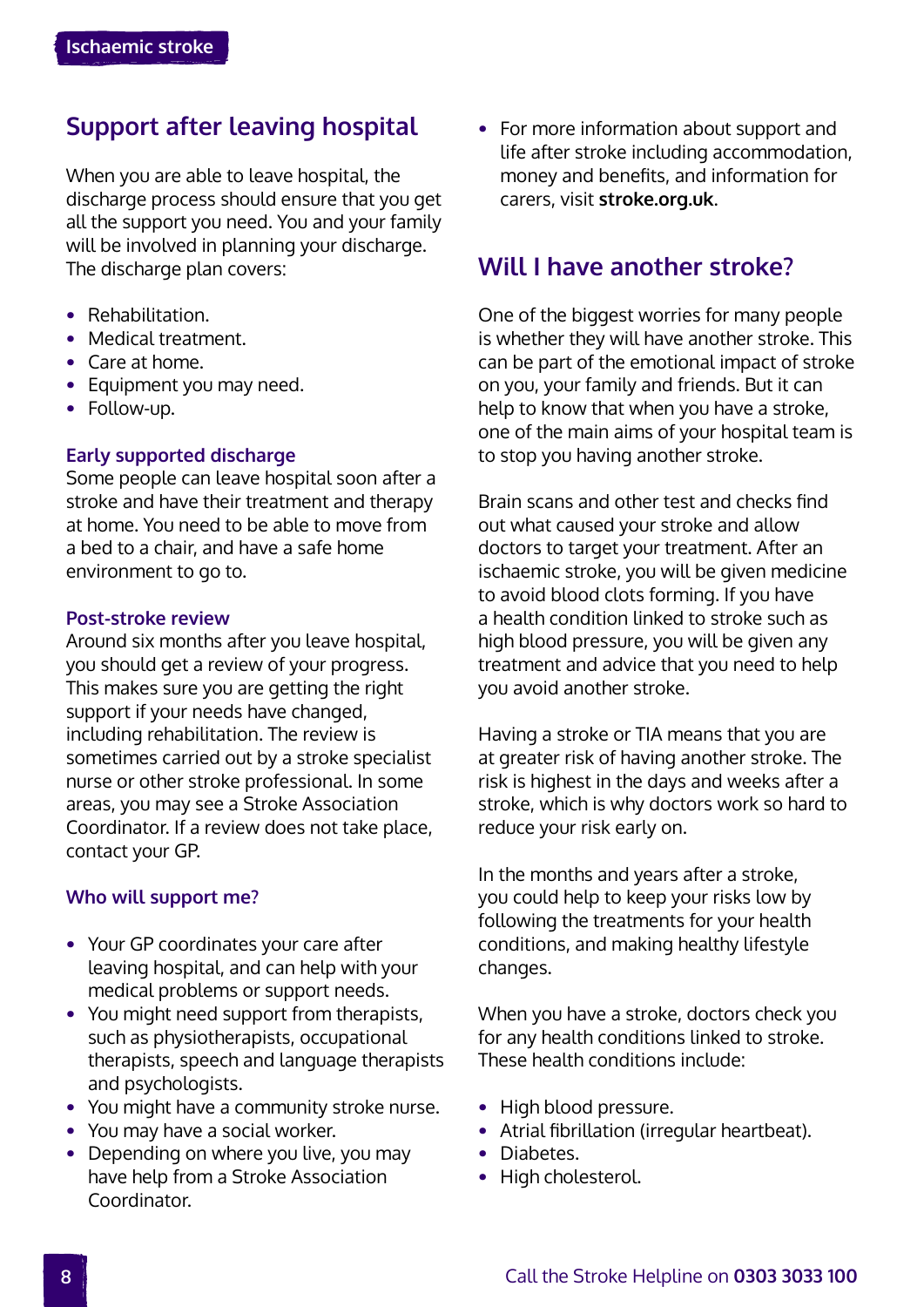<span id="page-8-0"></span>One of the best ways to reduce your risk is to carry on with any treatment you are given. If you have any questions about your medication, speak to your GP or pharmacist. Never stop taking your medication without talking to your GP first.

You should also be given advice about other ways of reducing your risk of a stroke. Some people need to lose weight, be more active, give up smoking or drink less alcohol.

Ask your GP what you can do to reduce your risk of another stroke. Read our guide 'How to reduce your risk of a stroke' or visit **[stroke.org.uk/reduce-your-risk.](http://www.stroke.org.uk/reduce-your-risk)**

# **Spotting the signs of a stroke**

The FAST test can help you to recognise the symptoms of a stroke. These symptoms usually come on suddenly.

# **FAST test**



### **Face**

Can the person smile? Has their face fallen on one side?



### **Arms**

Can the person raise both arms and keep them there?



### **Speech**

**Time**

Can the person speak clearly and understand what you say? Is their speech slurred?



If you see any of these three signs, it's time to call **999**.

The FAST test identifies the main signs of a stroke. But there are also some others to look out for:

- **•** Sudden weakness or numbness on one side, including legs, hands or feet.
- **•** Difficulty finding words or speaking in clear sentences.
- **•** Sudden blurred vision or loss of sight in one or both eyes.
- **•** Sudden memory loss or confusion, and dizziness or a sudden fall.
- **•** A sudden, severe headache.

If you spot any of these signs, call **999** straight away.

A transient ischaemic attack (TIA or ministroke) is the same as a stroke, except that the symptoms last for a short amount of time. A TIA is serious and should not be ignored. If you experience any of the symptoms described above, call **999**.

# **Driving**

By law, you must not drive for a month after a stroke or TIA. You might need to tell the DVLA (or DVA if you are in Northern Ireland) about your stroke. Depending what kind of stroke you had and the kind of driving licence you hold, you might not be able to drive for a longer period or may have to stop driving. To find out what you should do, read our guide 'Driving after stroke' or visit **[stroke.org.uk/driving](http://www.stroke.org.uk/driving)**.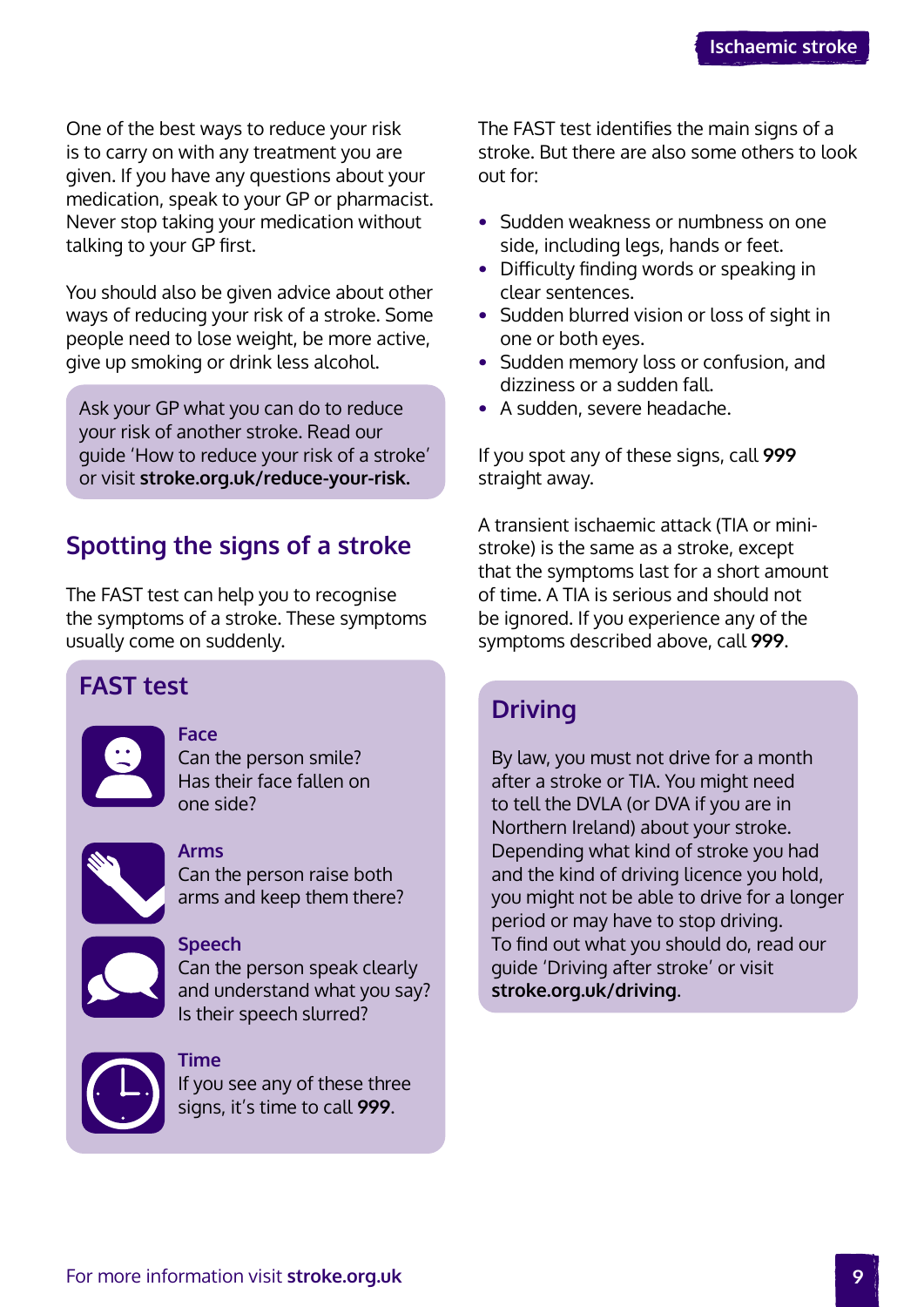## **Where to get help and information**

### **From the Stroke Association**

### **Helpline**

Our Helpline offers information and support for anyone affected by stroke, including family, friends and carers.

Call us on **0303 3033 100**, from a textphone **18001 0303 3033 100** Email **helpline@stroke.org.uk**.

### **Read our information**

Get more information about stroke online at **[stroke.org.uk](http://www.stroke.org.uk)**, or call the Helpline to ask for printed copies of our guides.

### **My Stroke Guide**

The Stroke Association's online tool My Stroke Guide gives you free access to trusted advice, information and support 24/7. My Stroke Guide connects you to our online community, to find out how others manage their recovery.

Log on to **[mystrokeguide.com](http://www.mystrokeguide.com)** today.

# **Other sources of help and information**

### **Atrial Fibrillation Association (AFA)**

Website: **[heartrhythmalliance.org/afa/uk](http://www.heartrhythmalliance.org/afa/uk)** Tel: **01789 867 502** Provides information and support for people with atrial fibrillation.

### **Brain and Spine Foundation**

Website: **[brainandspine.org.uk](http://www.brainandspine.org.uk)** Helpline: **0808 808 1000**

Provides information and support to people affected by neurological conditions including stroke. The helpline is run by neuroscience nurses.

### **Chest, Heart and Stroke Scotland**

Website: **[chss.org.uk](http://www.chss.org.uk)** Helpline: **0808 801 0899**

Provides information on local stroke groups in Scotland. It also runs an advice line staffed by nurses.

### **Different Strokes**

### Website: **[differentstrokes.co.uk](http://www.differentstrokes.co.uk)** Tel: **0345 130 7172**

Provides information and support for younger stroke survivors, including guides for survivors, their family and employers.

### **Headway**

### Website: **[headway.org.uk](http://www.headway.org.uk)** Tel: **0808 800 2244**

A national charity supporting people with a brain injury. They have local groups and branches, which include rehabilitation programmes, carer support, social activities, community outreach and respite care.

### **NHS UK**

Website: **[nhs.uk](http://www.nhs.uk)** Information on health.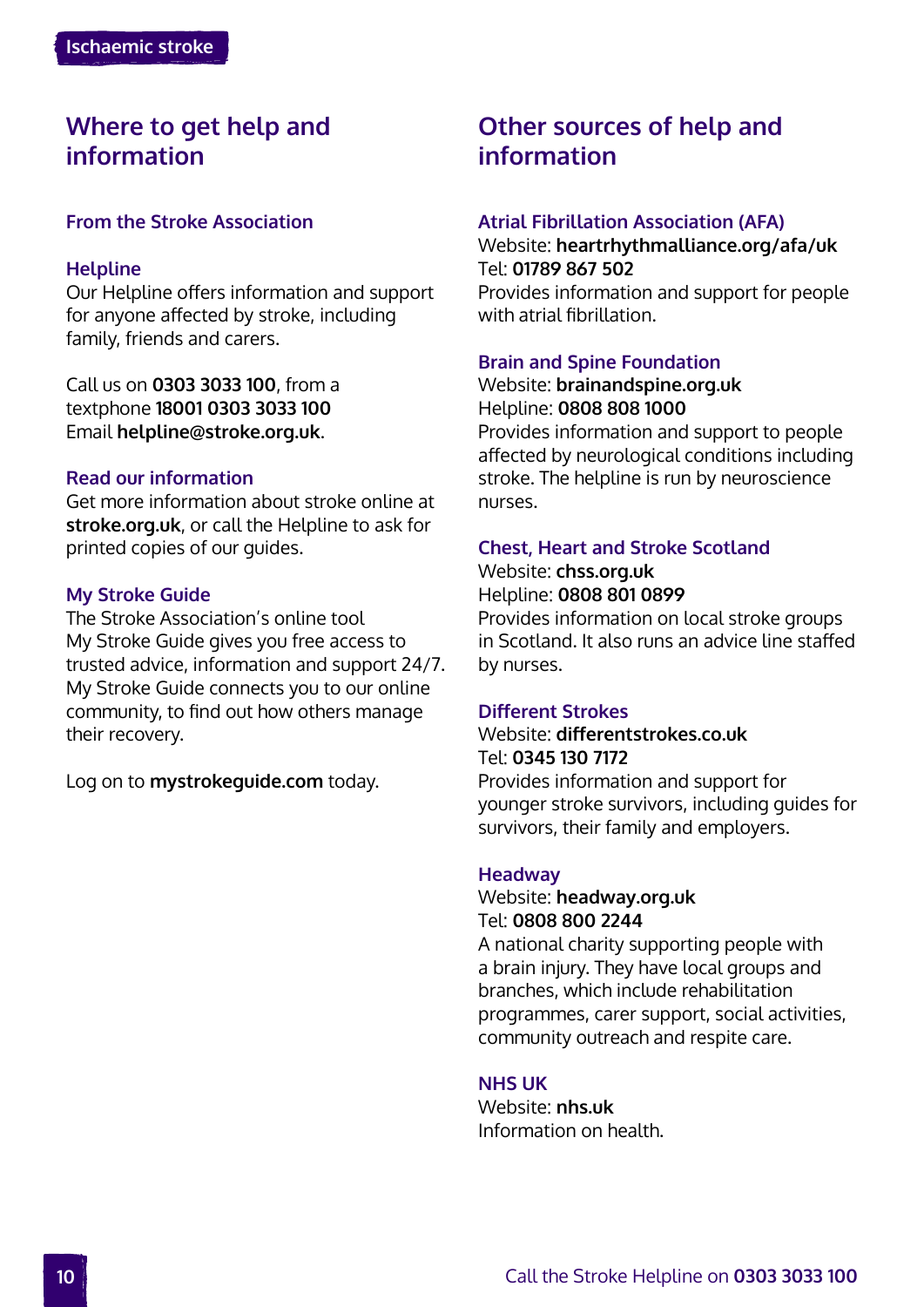# **Your notes**